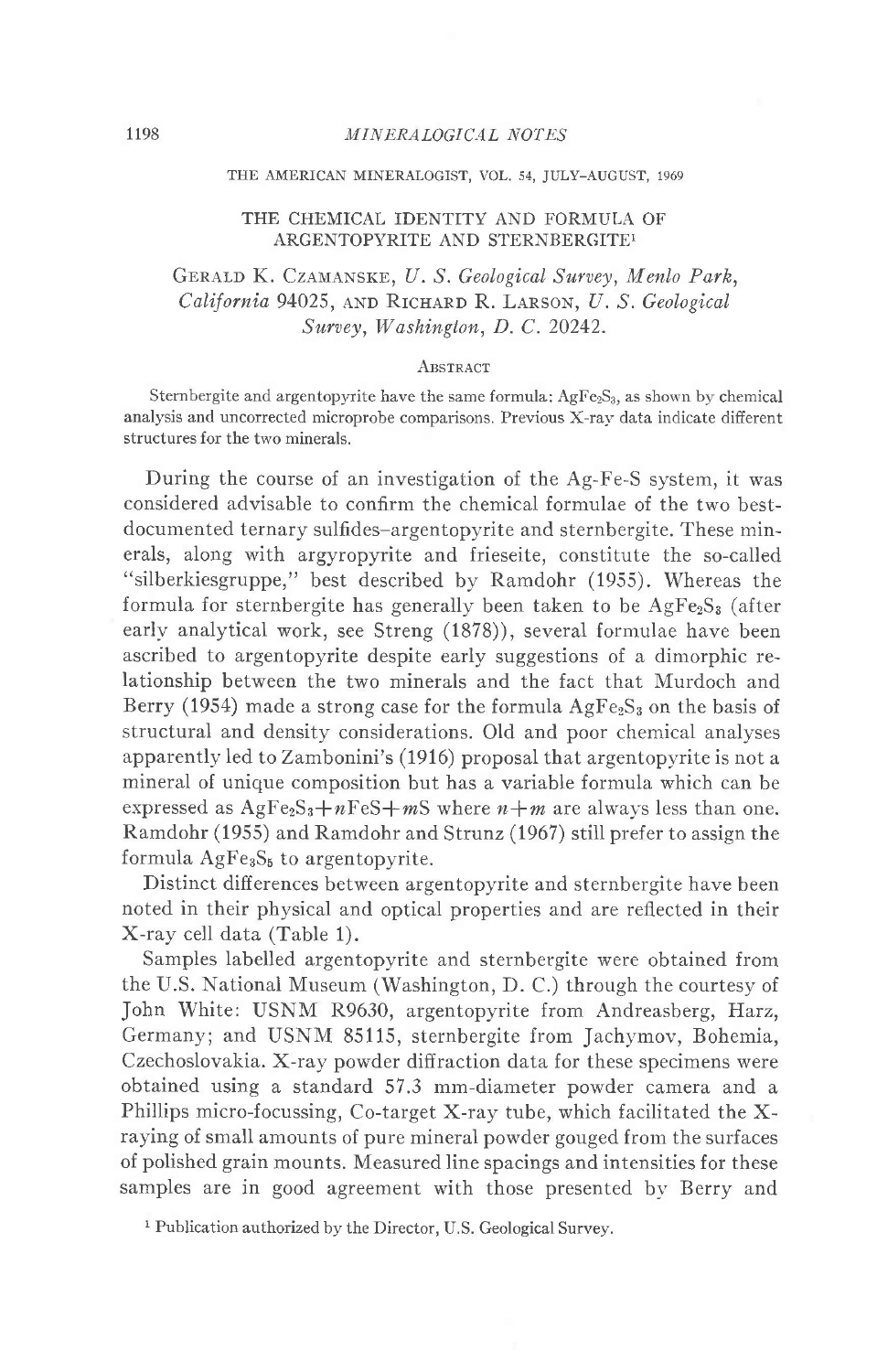| Argentopyrite                   | Sternbergite                      |  |  |
|---------------------------------|-----------------------------------|--|--|
| Orthorhombic, Pmmn              | Orthorhombic, Cmma                |  |  |
| $a = 6.64$                      | $a = 6.63$                        |  |  |
| $b = 11.47$                     | $b = 11.60$                       |  |  |
| $c = 6.45 \text{ Å}$            | $c = 12.68$ Å                     |  |  |
| $Z = 4$                         | $Z = 8$                           |  |  |
| Cell dimensions and space group | Cell dimensions and space group   |  |  |
| from Murdoch and Berry (1954)   | from Peacock (1942); similar cell |  |  |
|                                 | values obtained by Buerger (1937) |  |  |

TABLE 1. X-RAY CELL DATA FOR ARGENTOPVRITE AND STERNBERGITE<sup>3</sup>

 $^{\circ}$  Based on the identical formula, AgFe<sub>2</sub>S<sub>3</sub>.

Thompson (1962). The physical and optical properties of the materials studied are in all instances comparable to those described by Ramdohr  $(1955).$ 

## NEW CHEMICAL DATA

Considering the chemistry and mineral associations of the "silberkiesgruppe," one may speculate that the uncertainty in ascribing compositions may be due to analysis of impure material; the ternary minerals are often found in association with other Ag- and Fe-rich phases, e.g., pyrite and ruby silver. Thus, an approach which eventually involved three distinct methods of absolute and comparative analysis was applied.

As a first step, polished single grains about 1 mm in greatest dimension were examined with an electron microprobe to check their homogeneity and to get a rough measure of composition. A Materials Analysis Company Model 400 electron microprobe was operated at 20 kV with a specimen current of  $1.0 \pm 0.04 \times 10^{-8}$  A. On the basis of uncorrected counting data, this phase of the study disclosed that individual grains of USNM R9630 and 85115 are homogeneous at the lO-micron level, have Ag, Fe, and S contents on the order of 30-40 weight percent each, and are identical in composition. Evidence for identical composition is summarized in Table 2, in which raw data are presented in the order taken. "Number of sites" refers to distinct specimen coordinates at which data were taken. The average number of counts corresponding to one weight percent of each element was determined by referring to standard minerals, specifically silver, argentite, pyrrhotite, pyrite, and a series of sphalerites with iron contents ranging from 0 to 45 mole percent. (As a check for the presence of major constituents other than Ag, Fe, and S, a spectrometer with a LiF crystal was slowly driven over the range corresponding to wave lengths between 0.900 and 3.100 Å; no other major constituents ( $> 1\%$  by weight) were detected.

Thus, chemical identity between USNM R9630 and 85115 was established. However, a direct analysis of argentopyrite seemed desirable. While the microprobe data could be refined, the problem of standards presents a serious limitation, and it was concluded that a more sensitive technique, subject to fewer corrections, should be employed. Such a technique is that developed by Rose et al. (1965) involving X-ray fluorescence analysis of solutions absorbed on cellulose powder. As applied to the present study, this technique dictated the following procedure (see also Rose and Cuttitta, 1968).

Argentopyrite sample aliquots of 3.24 and 9.74 mg were taken into solution with 2 ml of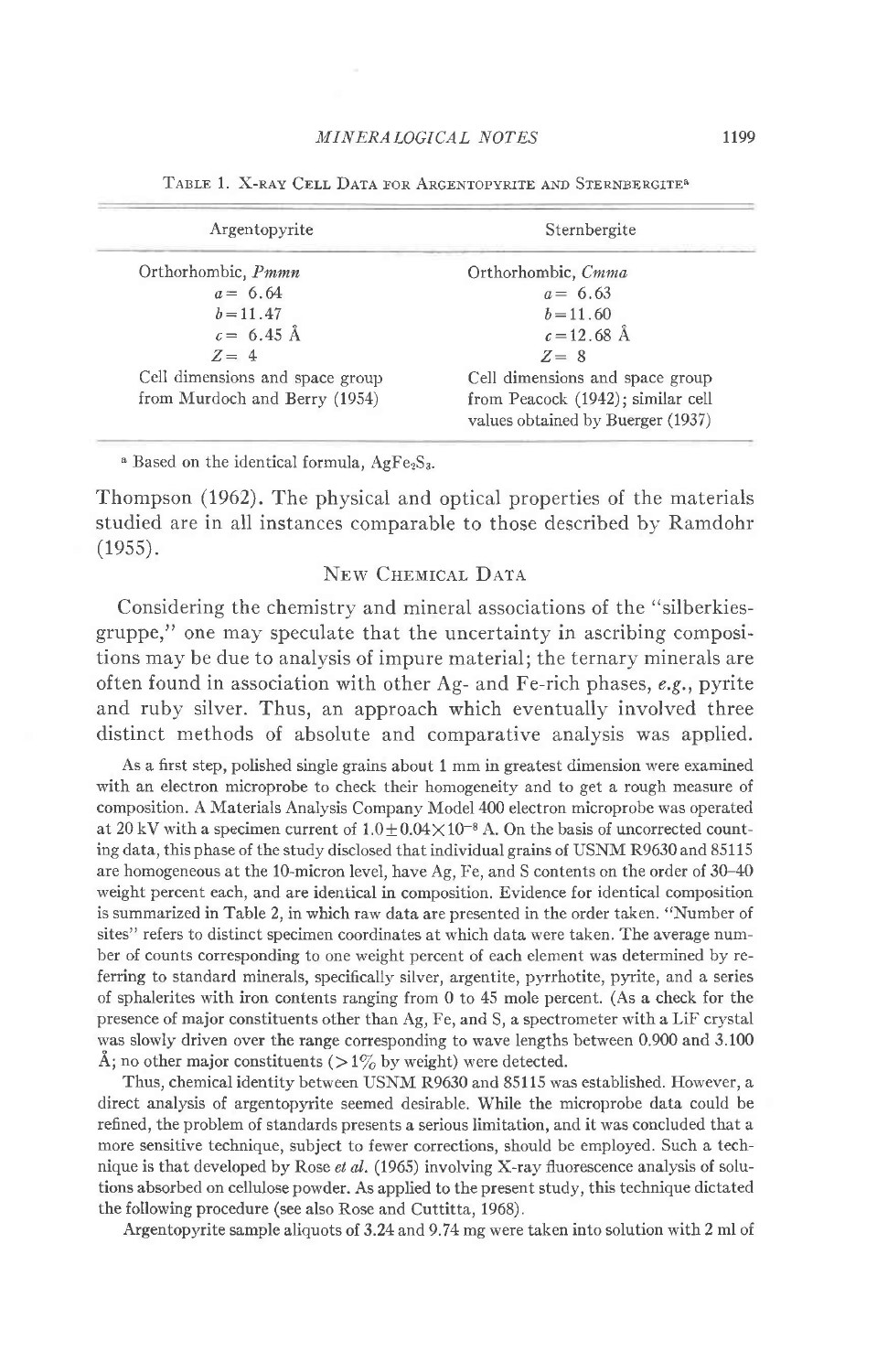### 1200 MINERALOGICAL NOTES

| <b>Element</b> | Mineral       | Grain | Number of<br>sites | Average counts<br>per 20 sec | Background counts<br>per 20 sec |
|----------------|---------------|-------|--------------------|------------------------------|---------------------------------|
| Ag             | Argentopyrite | I     | 4                  | 792                          | 26                              |
|                | Sternbergite  | т     | 3                  | 807                          |                                 |
|                | Argentopyrite | п     |                    | 809                          |                                 |
|                | Sternbergite  | п     |                    | 794                          |                                 |
|                | Argentopyrite | П     |                    | 780                          |                                 |
| Fe             | Argentopyrite | T     | $\overline{2}$     | 5011                         | 47                              |
|                |               | П     | $\overline{4}$     | 5047                         |                                 |
|                | Sternbergite  |       | $\overline{c}$     | 5022                         |                                 |
|                |               | H     | $\overline{2}$     | 5023                         |                                 |
| S              | Argentopyrite | T     | $\overline{2}$     | 1360                         | 14                              |
|                |               | П     | 2                  | 1351                         |                                 |
|                | Sternbergite  | T     | 3                  | 1369                         |                                 |
|                | Argentopyrite | П     | 3                  | 1381                         |                                 |

## TABLE 2. UNCORRECTED ELECTRON PROBE DATA IN SUPPORT OF THE CHEMICAL IDENTITY (AND UNIFORMITY) OF STERNBERGITE AND ARGENTOPYRITE

fuming nitric acid in a closed 10 ml volumetric flask. The dissolution was carried out slowly at room temperature over several days, with addition of several drops of 30 percent hydrogen peroxide to promote the complete oxidation of sulfur to the sulfate form. After making the solutions up to volume, two aliquots of each were taken to dryness in 10 ml beakers on a steam bath. The residues were then taken into solution in 1 ml of 5 percent  $HNO<sub>3</sub>$  and absorbed on 500 mg of chromatographic-grade cellulose powder. Thourough mixing of the moist powder mush and hand grinding of the cellulose powder after drying at about 80"C normally assure a powder on which the solution residue is evenly distributed. The homogeneous, dry powders were pressed at  $70,000$  psi into 1 in. diameter pellets with a strengthening cellulose backing. Five standards, each containing Ag, Fe, and S in varying porportions, were made from suitable reagents and prepared in a manner identical to that employed for the unknown.

The results obtained for Fe and S are listed in Table 3. The data were gathered with a General Electric XRD-6 X-ray fluorescence unit with a proportional flow counter and the following operating conditions:  $F_{e}$ -Pt target tube,  $50 \, \text{kV}$ ,  $40 \, \text{mA}$ , air path, LiF crystal; S-Cr target tube,  $50 \, \text{kV}$ , 40 mA, vacuum path, PET crystal. Linear calibrations were obtained with backgrounds on a blank pellet of 17 and 162 counts per second for Fe and S respectively; counting rates of about 1200 counts per second were obtained for standards containing one milligram of the element sought. The Ag determination was made by an even more sensitive atomic absorption technique using a Perkin Elmer Model 303 instrument with a standard burner. Analvses were made on an aliquot of the same